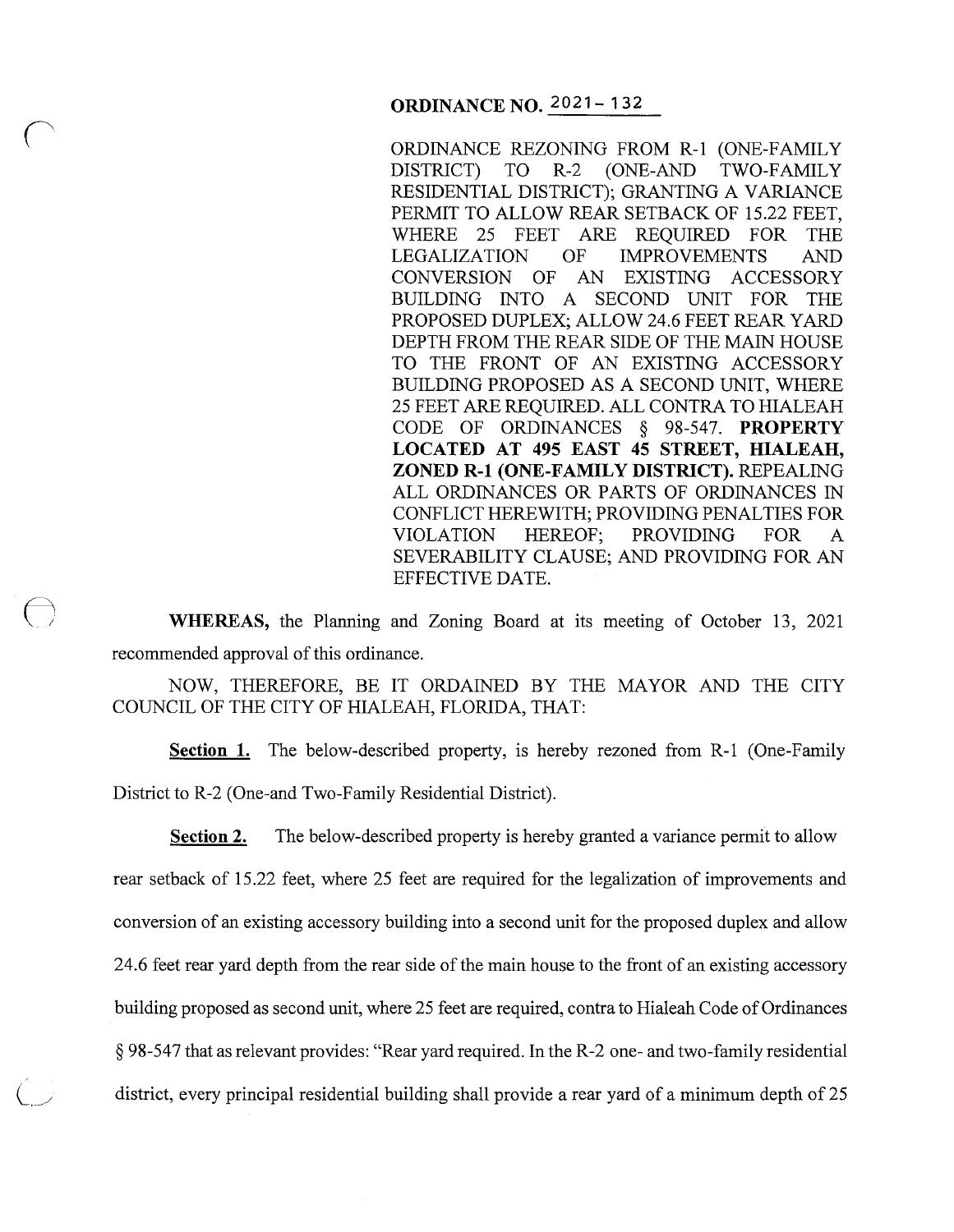# Ordinance No. **2021-132**  Page 2

feet to a rear lot line or front of an accessory building, and every accessory building shall provide a rear yard with a minimum depth of *7Yz* feet." Property located at 495 East 45 Street, Hialeah, zoned R-1 (One-Family District) and legally described as follows:

> Lots 18, 19 and the South  $\frac{1}{2}$  of that portion of the 12-foot alley lying North and adjacent thereto, closed per Ordinance no. 95-07 (Jan 25, 1994), Block49F, "SIXTEENTH ADDITION TO THE TOWN OF HIALEAH", according to the Plat thereof, as recorded in Plat Book 10, at Page 53, of the Public Records of Miami-Dade County, Florida.

## Section 3: Repeal of Ordinances in Conflict.

All ordinances or parts of ordinances in conflict herewith are hereby repealed to the extent of such conflict.

### **Section 4: Penalties.**

Every person violating any provision of the Code or any ordinance, rule or regulation adopted or issued in pursuance thereof shall be assessed a civil penalty not to exceed \$500.00 within the discretion of the court or administrative tribunal having jurisdiction. Each act of violation and each day upon which any such violation shall occur shall constitute a separate offense. In addition to the penalty prescribed above, the city may pursue other remedies such as abatement of nuisance, injunctive relief, administrative e adjudication and revocation of licenses or permits.

#### **Section 5: Severability Clause.**

If any phrase, clause, sentence, paragraph or section of this ordinance shall be declared invalid or unconstitutional by the judgment or decree of a court of competent jurisdiction, such invalidity or unconstitutionality shall not affect any of the remaining phrases, clauses, sentences, paragraphs or sections of this ordinance.